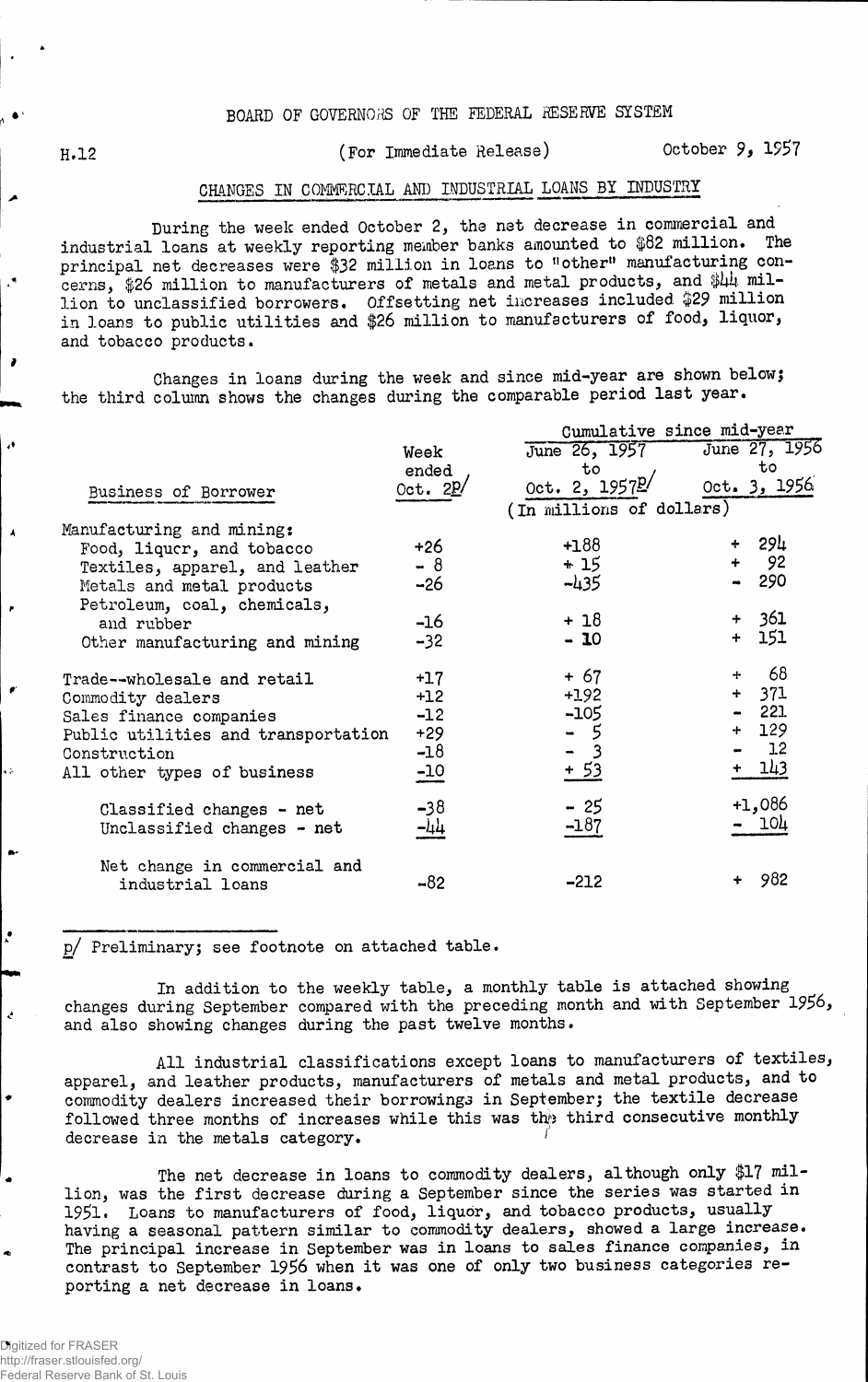$H.12(a)$ 

#### CHANGES IN COMMERCIAL AND IFDUSTRIAL LOANS OF A SAMPLE OF WEEKLY REPORTING MEMBER BANKS BY INDUSTRY AND FEDERAL RESERVE DISTRICT, WEEK ENDED WEDNESDAY, OCTOBER 2, 1957

| <b>Business of Borrower</b>                                                                                     | All Dis-<br>tricts p/ Boston                                                                 |                          | New     | Phila-<br>York delphia                                                                                      | Cleve-<br>land              | Rich-       |                    | St.<br>mond Atlanta Chicago Louis | Minne-Kansas            |                  |                              | San Fran-<br>cisco $p/$ |
|-----------------------------------------------------------------------------------------------------------------|----------------------------------------------------------------------------------------------|--------------------------|---------|-------------------------------------------------------------------------------------------------------------|-----------------------------|-------------|--------------------|-----------------------------------|-------------------------|------------------|------------------------------|-------------------------|
|                                                                                                                 | apolis  City  Dallas <br>(In millions of dollars)                                            |                          |         |                                                                                                             |                             |             |                    |                                   |                         |                  |                              |                         |
| Manufacturing and mining:<br>Food, liquor, and tobacco                                                          | $\mathcal{F}(\mathbf{q},\mathbf{q})$ , where $\mathcal{F}(\mathbf{q},\mathbf{q})$<br>$+25.8$ | <b>Service</b><br>$8. +$ |         | $\mathcal{L}_{\text{max}}$ , where $\mathcal{L}_{\text{max}}$ and $\mathcal{L}_{\text{max}}$<br>$+9.1 - .4$ | $-17 + 2$<br>$-0.8 - 2.1$   |             | $+$ .7<br>$-1.3$   | $+5.3 +1.0$<br>$-1.9 -1.3$        | $+$ $\cdot$ 7<br>$-$ .2 | $-1$             | $\cdot$ 5<br>$\sim$          | $+8.6$<br>+.6           |
| Textiles, apparel, and leather<br>Metals and metal products (including<br>machinery & transportation equipment) | $-7.5$<br>$-26.0$                                                                            | $+3.7$<br>$-1.3$         |         | $-2.9 - 0.9$<br>$-15.4 + 2.2$                                                                               | $+3.0 + .1$                 |             | $+$ .1             | $-11.8$<br>$- .9$                 | $-1$                    | $+$ .2           | $  4$                        | $-1.7$                  |
| Petroleum, coal, chemicals, and rubber<br>Other manufacturing and mining                                        | $-15.5$<br>$-32.4$                                                                           | $+ .9$<br>$+$ .2         | $-23.9$ | $-23.5 - .5$<br>$-1,8$                                                                                      | $+1.1 - .1$<br>$-1.8 - 1.3$ |             | $ \cdot$ 2<br>$-1$ | $+5.3 - .9$<br>$-1.8 + .2$        | $+ .6$<br>$ \cdot$ 4    | $+2.5$<br>$+ .5$ | $-1.9$<br>$ \cdot$ $\cdot$ 2 | $+1.2$<br>$-2.0$        |
| Trade:<br>Wholesale<br>Retail                                                                                   | $\{+17.3\}$                                                                                  |                          |         | $-2.0 + 7.8 + .4 + .5 - .1$<br>-.4 + 9.5 - .7 + .2 + .4                                                     |                             |             | $-1$ $-1$          | $+$ .6 +1.9<br>- 3.2 -1.4         | $-.6$<br>+1.1           | $+$ .2           | $+ .6 (- 0.2)$               | $+3.8$<br>$-1.6$        |
| Commodity dealers                                                                                               | $+11.6$                                                                                      | $-3.6$                   |         | $+9.0 - .9$                                                                                                 | $+1.1 +1.2$                 |             | $-1.3$             | $+ 1.5 +4.1$                      | $-1.1$                  | $-.1$            | $\cdot$ <sup>8</sup><br>$+$  | $+ .9$                  |
| Sales finance companies                                                                                         | $-12.3$                                                                                      | $+1.0$                   |         | $+25.0 -2.1$                                                                                                |                             | $-2.2 + .1$ | $+2.6$             | $-27.2 -1.5$                      | $+1.4$                  | $+2.4$           | $-5.2$                       | $-6.6$                  |
| Public utilities (including transportation)                                                                     | $+28.9$                                                                                      | $+3.7$                   |         | $+23.0 - .7$                                                                                                | $+1.0 + .7$                 |             | $ \cdot$ 7         | $+ 0.6 + 3.3$                     | $-2$ .                  | $ \cdot$ 5       | $\cdot$ 1<br>$\sim$          | $-1.2$                  |
| Construction                                                                                                    | $-17.9$                                                                                      | $+ .9$                   | $-6.3$  | $-0.9$                                                                                                      | $-$ .2                      | $-1.6$      | $-1$               | $-6.3$<br>$-$ .2                  | $\bullet$ 5<br>$\sim$   | $-1.4$           | $\cdot$ 9<br>$\bullet$ .     | $-14$                   |
| All other types of business                                                                                     | $-10.3$                                                                                      | $-2.1$                   |         | $-3 - 5$                                                                                                    |                             | $+1.6 +2.4$ | $-1$               | $-3.0 - 3$                        | $-1.0$                  | $+ .8$           | $-2.3$                       | $-5.5$                  |
| Net change in classified loans $1/$                                                                             | $-38.3$                                                                                      | $+1.8$                   |         | $+11.1 -6.8$                                                                                                | $+2.8 - .1$                 |             | $+$ .1             | $-41.9 + 4.0$                     | $- .3$                  | $+5.1$           | $-10.2$                      | $-3.9$                  |
| Unclassified changes - net                                                                                      | $-43.7$                                                                                      | $-4.8$                   | $-22.1$ | $-2.2$                                                                                                      | $-3.8$                      | $-0.9$      | $-1.1$             | $-5.1 +1.0$                       | $-1.7$                  | $-1$             | $8 - 8$                      | $-2.1$                  |
| Net change in commercial and industrial<br>loans                                                                | $-82.0$                                                                                      | $-3.0$                   | $-11.0$ | $-9.0$                                                                                                      | $-1.0$                      | $-1.0$      | $-1.0$             | $-47.0 + 5.0$                     | $-2.0$                  | $+5.0$           | $-11.0$                      | $-6.0$                  |

p/ Preliminary; final totals will appear in the F. R. Bulletin and San Francisco District final figures appear in a release of the Reserve Bank.

1/ About 210 weekly reporting member banks are reporting changes in their larger loans as to industry; these banks hold over 90 per cent of total commercial and industrial loans of all weekly reporting member banks and nearly 70 per cent of those of all commercial banks.

Digitized for FRASER http://fraser.stlouisfed.org/ Federal Reserve Bank of St. Louis  $\mathcal{F}$ 

 $\zeta$ 

 $\mathbf{C}$ 

 $\bullet_A$ 

À.